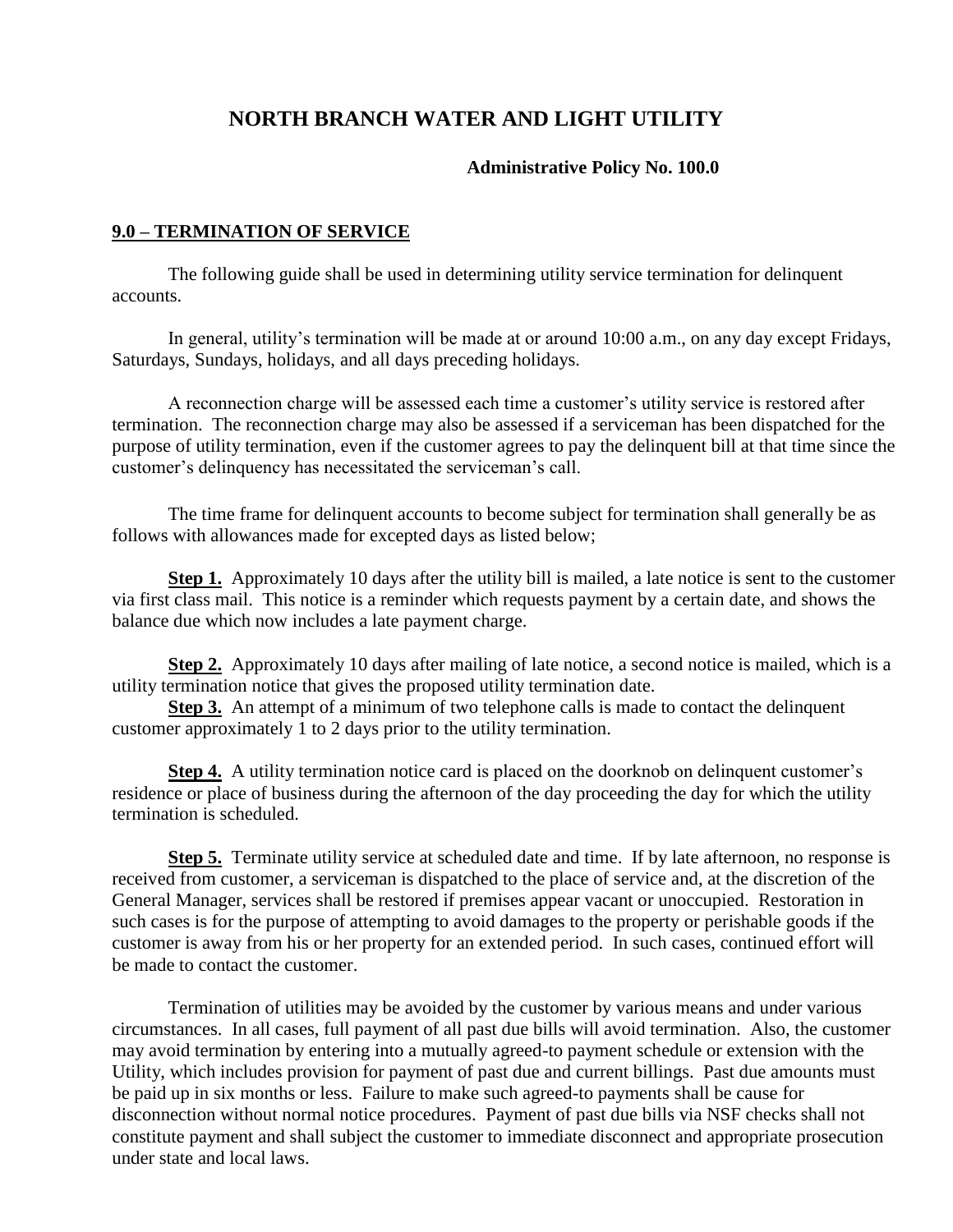During cold weather months (October 15 to April 15) in accordance with Minnesota Cold Weather Rule and its provisions, no disconnects will be made where such disconnects would affect the primary heat source of a residential unit if the customer is willing to enter into a mutually agreed-to payment schedule per above. In such cases where the customer declares an inability to pay his or her utility bill under any circumstances, the customer shall be informed as to possible assistance agencies for the area.

Every reasonable effort shall be made to contact a delinquent customer who is subject to utility disconnect. Such effort shall include the normal delinquent and shutoff notices via first class mail, telephone call attempts, and a visit to the property during normal business hours by Utility personnel. In such cases, where all attempts to reach the customer are unsuccessful, or the customer is non-responsive to successful contacts or unwilling to enter into a payment schedule per above, service may be terminated in the customary manner.

Unusual or special cases of non-payment will be considered on the merits of the individual case.

## **NORTH BRANCH WATER AND LIGHT ELECTRIC DEPARTMENT**

#### **Administrative Policy No. 200.0**

#### **3.0 – UTILITY DEPOSITS**

Each new customer is required to make a deposit when applying for utility services. For all customers (residential, commercial and industrial), a deposit is required of \$100.00 (residential customers) or \$300.00 (commercial and industrial customers). This deposit is returned upon request of the customer (with interest as set by the Minnesota Department of Commerce) after one (1) year of service, provided customer has maintained a good "on time" pay record and has not been delinquent; or the deposit shall be returned to the customer at such time as services are discontinued by request, less any amount due the Utility for utility services rendered.

A letter of good payment from the customer's previous utility of 12 months prior, presented with the application of service, shall constitute waiver of deposit.

#### All outstanding or delinquent bills with the Utility must be paid before connection.

If, after a customer has had their deposit refunded, or their account becomes delinquent and service has been terminated for non-payment, they will be required to redeposit an amount equal to two (2) times the highest recorded bill at that location in the past twelve (12) months, at no time will the deposit be less than the original amount \$100.00 (residential customer) or \$300.00 (commercial and industrial), which will be held until satisfactory credit rating has been established.

Refusal or failure by customer to satisfy the deposit requirements shall result in delay or discontinuance of service until such time as the deposit has been made.